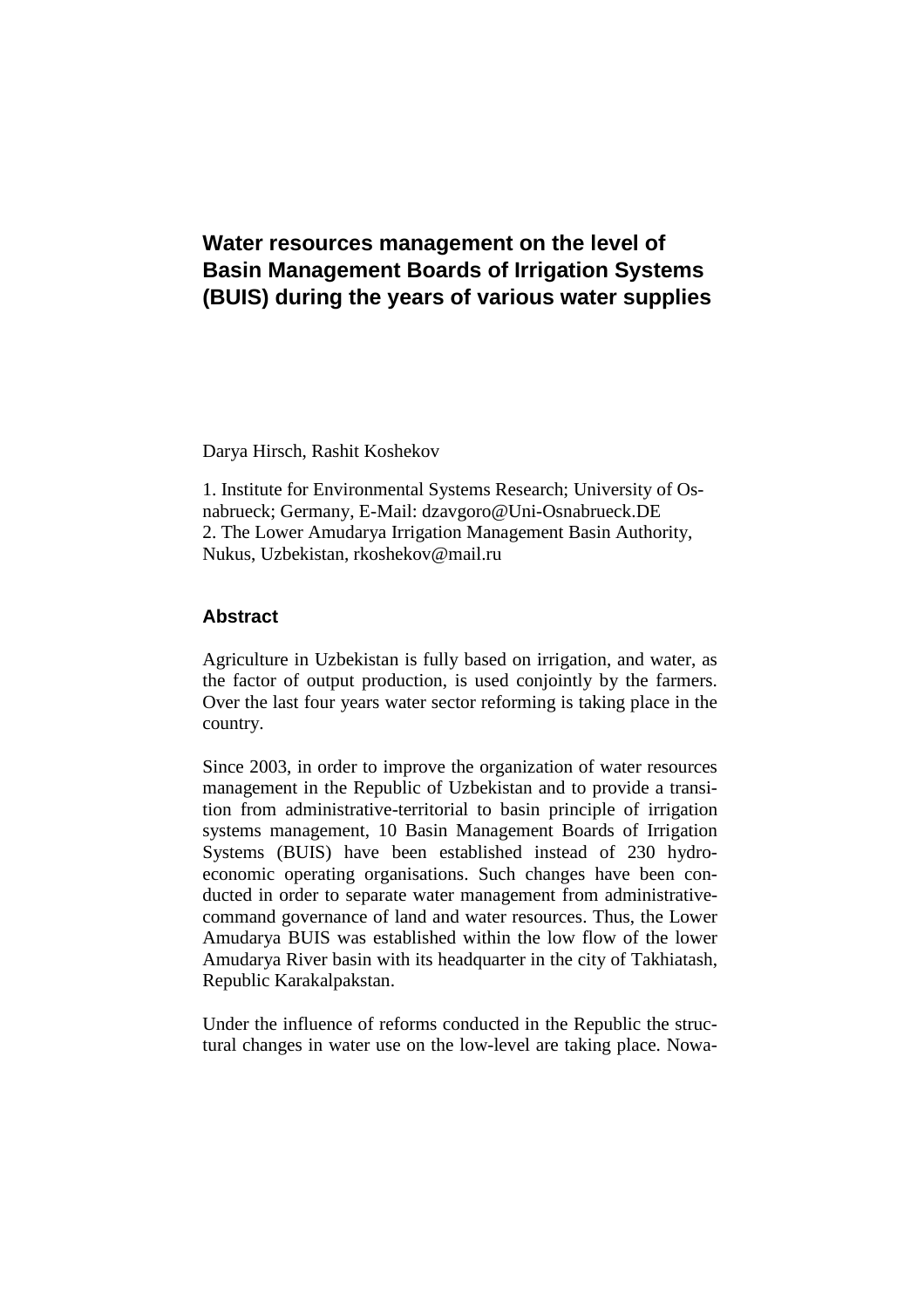days there are 216 thousand farmer estates in the republic. Every of these estates has to get irrigation water in time and has to be provided with water disposal system.

In order to control water resources and its fair distribution, Water User Associations (WUA) are created. The associations' members are farmers themselves, but during current transition period the associations are founded under strong supervision of the state and under the decisions of local governor offices-*khokimiats*. Thousands of farm enterprises were united into Water User Associations, which already operate more than 3, 7 million irrigated lands, under the decision of Commissions and farmers' general meeting minute, and also with the help of initiative support of state hydro-economic organisations.

Under these circumstances, in order to organize water supply and water use, it is necessary to develop and operationally realize new approaches to such services as water delivery and allocation. These are juridical, organizational, economical and technological actions.

Over the period of its existence, the stuff of BUIS has already come across with the work of water user systems not only in context of sufficient water quantity but also under restriction. Due to assumed lack of water during the current vegetation period of cotton plants, in 2007 a range of measures, concerning an improvement of recording and usage of limited water resources and water preservation in the systems has been conducted in the system of Lower Amudarya BUIS. Lack of water in Central Asia is cyclical and threatens the economy with immense yield losses especially when specialists and water users are not prepared.

Despite of rainy April and reservoirs' refilling, the specialists of the republic Hydrometeor service have forecasted that in 2007 during the vegetation period water resources deficit, in the volume of 20- 30%, is expected. Carrying out of the corresponding operational and planed preparative actions enables to increase the discipline in water usage.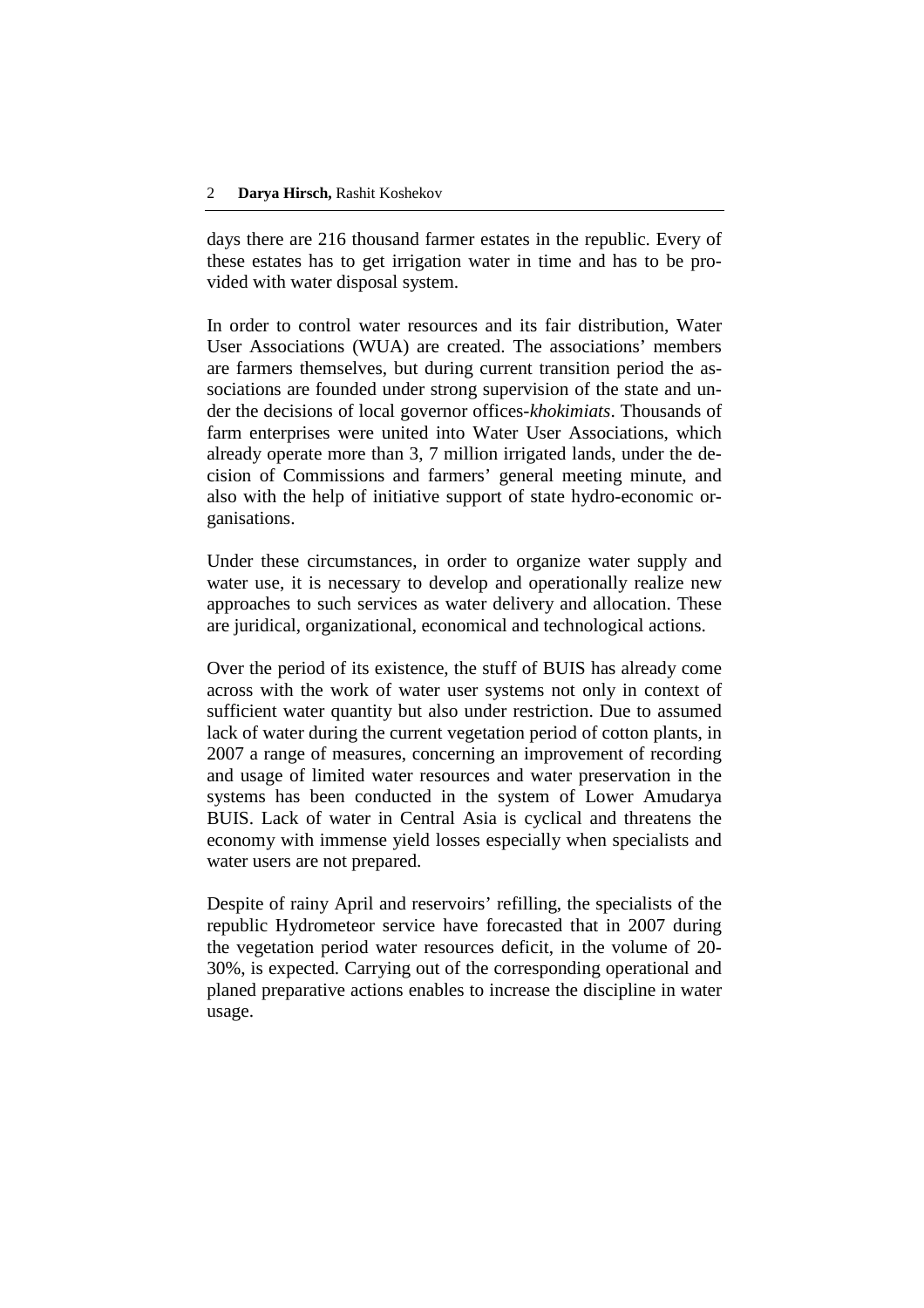According to Pahl-Wostl, examination, observation and uncertainty dealing (such as frequency increase of floods and droughts) that are connected with global changes, have to become the components of the future water resource management strategies (Pahl-Wostl, 2002). What does the preparation to water lack or abundance consist of after the basin management approach in Uzbekistan and especially BUIS was established (introduced)? Has the preparation been changed in comparison with previous structures based on the administrative-territorial principle? What does the practical experience of the water lack consequences' overcoming consist of? What is the role of public control? What suggestions, on the preventative measures against the deficit of irrigation water, do exist? Are water preserve technologies being introduced? How are the issues on transboundary level of water lack or abundance solved?

The article will combine a unique practical experience in the solutions of such questions as:

- 1) effectiveness increase in water resources allocation and usage in Lower Amudarya BUIS under the conditions of agroand water estates reforming;
- 2) theoretical analysis of world investigations on uncertainty and adaptive management of water resources.

As the frequency of droughts and floods are unpredictable in Central Asia, the question of water preservation is of current issue. This question has to be solved not only on the level of BUIS and UIS, but it is more important to organise the water preservation on the lowest level of WUA and common water users. On the other hand, it is necessary to exert every effort in order to organise clear management of water resources on all levels of hierarchy, starting with a basin and coming to every small water drainage, because the main losses are normally found at the interfaces.

The article will be concluded with an analysis of the current situation in providing the efficient and purpose-oriented usage of limited water resources and in the reduction of expected droughts in 2007 under the new conditions of basin management of irrigation systems (in Lower Amudarya BUIS).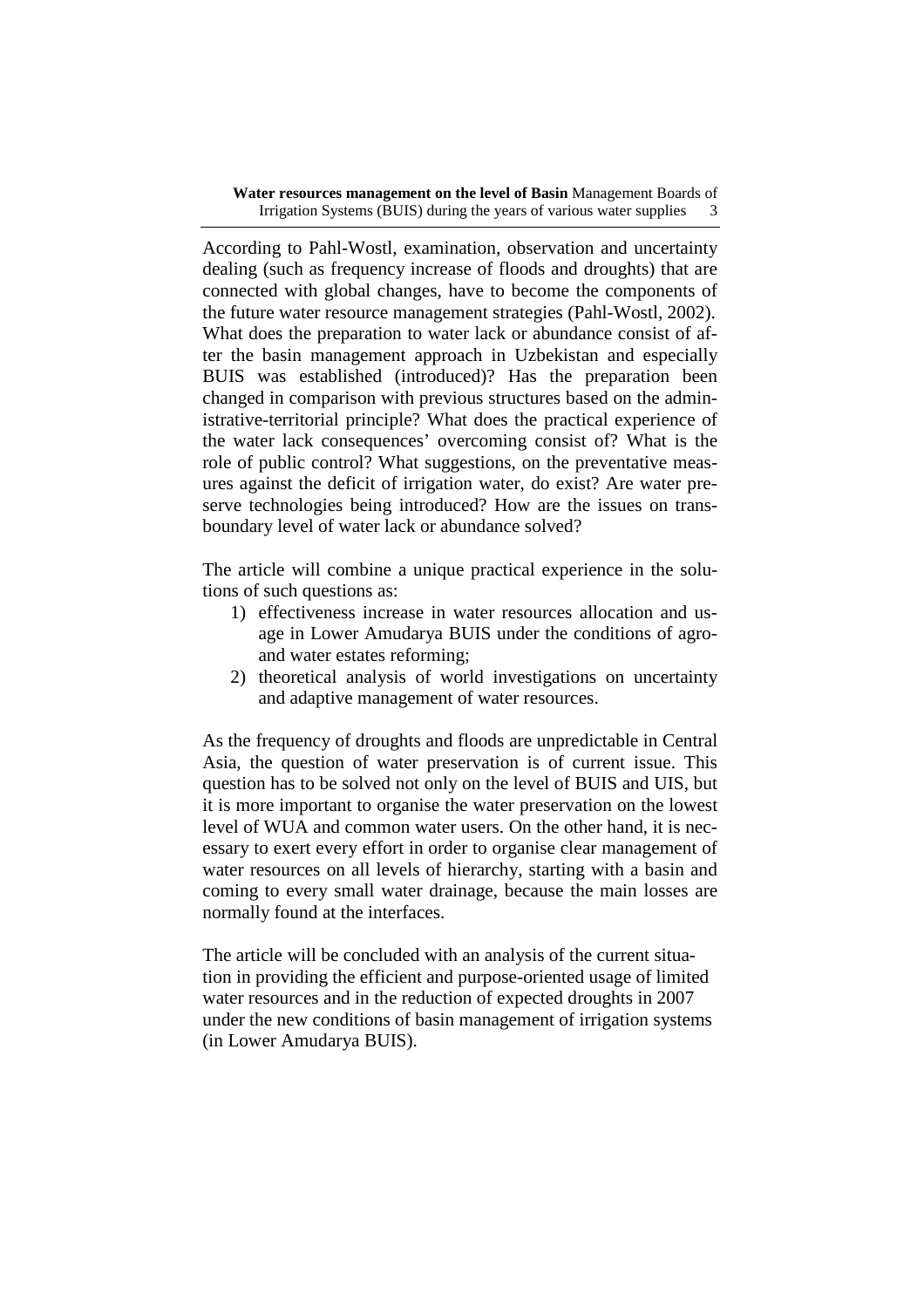#### **Introduction**

Agriculture in Uzbekistan is fully based on irrigation, and water, as the factor of output production, is used conjointly by the farmers. Over the period of last four years water sector reforming is taking place in the country. A change in the structure of water management in the lower level is taken place under the influence of conducted reforms in the Republic. Nowadays there are 216 thousands of farm enterprises in Uzbekistan, each of that have to receive in time irrigation water and to have provided water disposal.

In order to control water and its fair distribution, water user associations (WUA) are created by the farmers who are the members of WUA. Although in the current transition period such associations are set up not by the farmers personally but with the initiative help of state water organisations. Nowadays according to the data of the Ministry of Agriculture and Water Resources more than 170 thousand of farms are united into 1654 Water User Associations (WUA) which operate on the irrigated land of 3, 7 million ha [(MAWR) 2007)1](MAWR 2007).



**Fig. 1 Grouth dynamics of WUA amounts and of the amount of irrigated areas , served by them**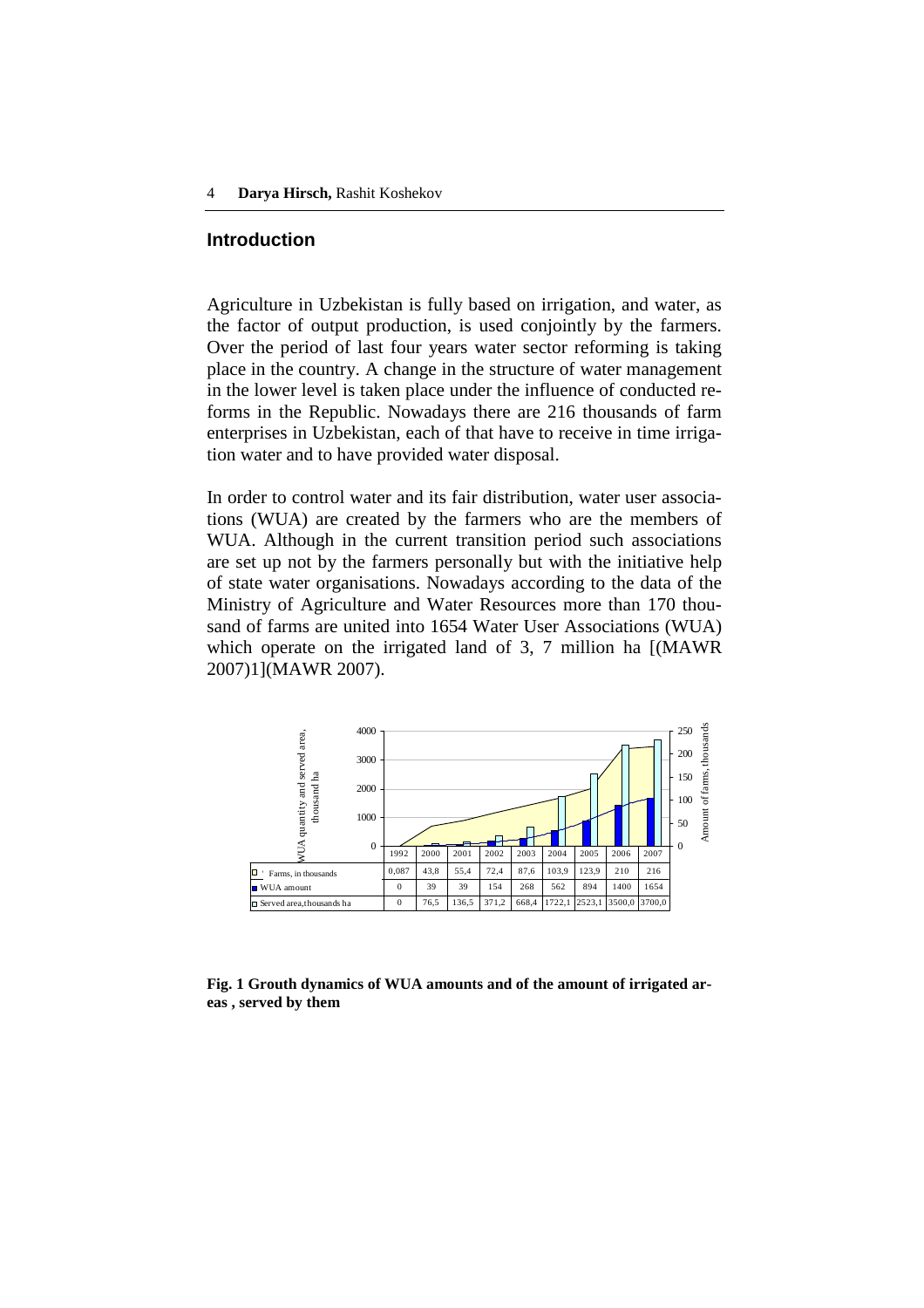To organize water supply and use under such circumstances it is necessary to develop and operationally implement new approaches toward the services on water delivery and distribution. These are legal, organisational, economical and technological activities.

Since 2003, in order to improve the organization of water resources management in the Republic of Uzbekistan, which provides a transition from administrative-territorial to basin principle of irrigation systems, 10 Basin Management Boards of Irrigation Systems (BUIS) were established instead of 230 hydro-economic operating organisations. Such changes have been conducted in order to separate water management from administrative-command governance of land and water resources. Thus, the Lower Amudarya BUIS was established within the basin of the lower Amudarya River with its headquarter in the city of Nukus, Republic Karakalpakstan.

Over the period of its existence, the stuff of BUIS had already come across with the work of water user systems not only in context of sufficient water quantity but also under the circumstances of the dry season which was expected in 2007.

Lack of water in Central Asia is cyclical. Rural and water economies of the region had not once came across and are still facing the problem of lack of water. That is why the region has sufficient practical experience in negotiating of the consequences of lack of water, particularly through strengthening not only state but also public control and through the implementation of additional measures in material incentives of specialists and workers. Additionally, there is a decrease in watering frequency of main agricultural crops within the framework of existed technologies which is taking place not at the expense of volume and quality of the yields.

Wherein does the preparation to water lack/abundance consist after the established basin management approach in Uzbekistan and especially BUIS? Has the preparation been changed in compareness to previous structures that had been founded on the administrativeterritorial principle? Wherefrom does the practical experience of the water lack consequences' overcoming consist? What is the role of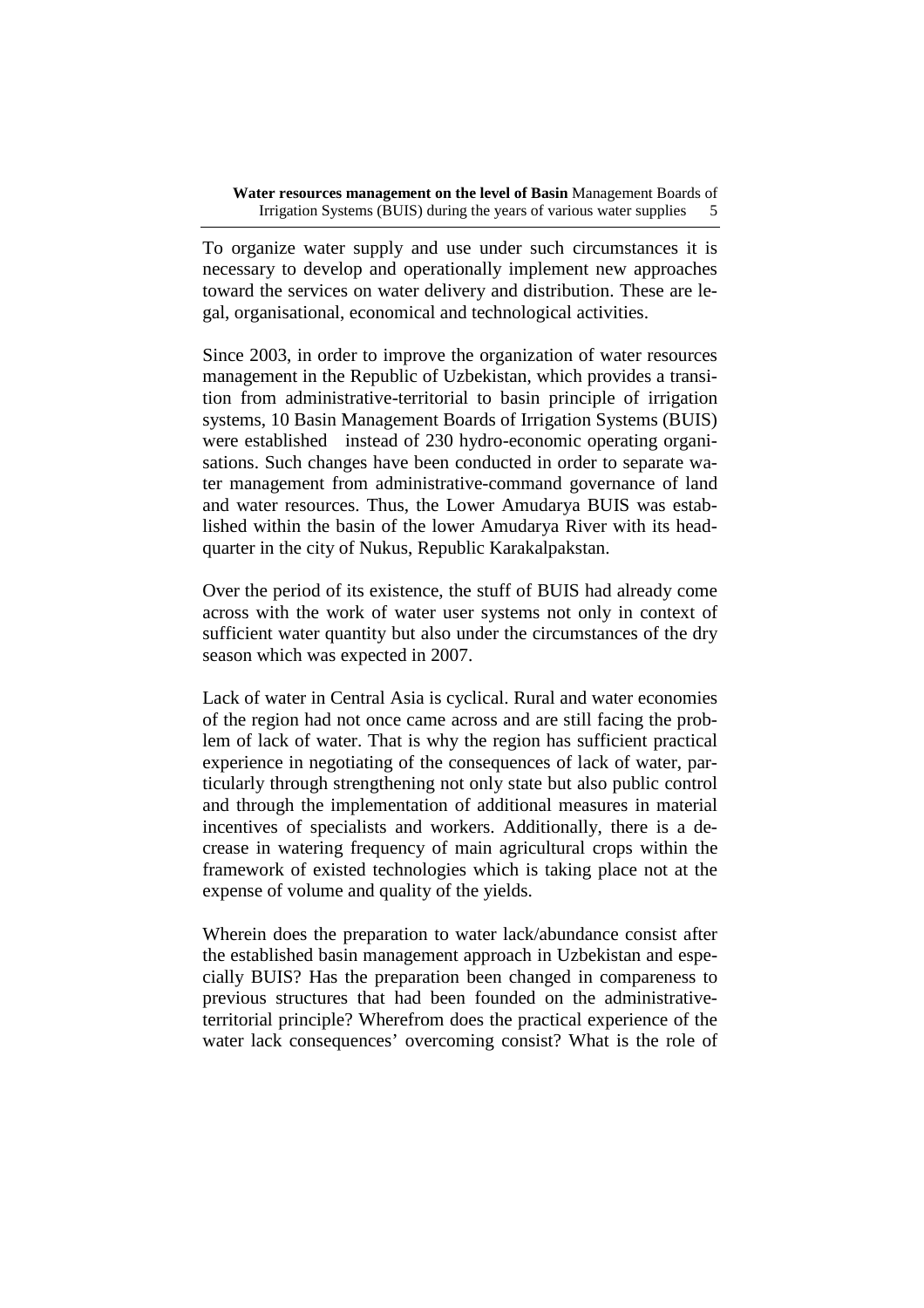public control? Which suggestions, on the preventative measures against the deficit of irrigation water, do exist? Are water preserve technologies introduced? How are the issues on trans-limited level of water lack or abundance solved?

In order to answer all these questions in details, the current article covers a unique field experience of the Lower Amudarya BUIS which was gathered under the conditions of agro- and water estates reforming in Uzbekistan. The article also shows theoretical knowledge of world investigations on uncertainty and on adaptive management of water resources. As the frequency of droughts and floods are unpredictable in Central Asia, the question of water preservation is of current issue. This question has to be solved not only on the level of BUIS and UIS, but more important is to organise the water preservation on the lowest level of WUA and common water users. On the other hand, it is necessary to exert every effort in order to organise clear management of water resources on all levels of hierarchy, starting with the main channels of a basin and coming to every small water drainage of a farm, because the main losses are normally could be found at the interfaces.

The article finally ends with an analysis of the current situation on providing the efficient and purpose-oriented usage of limited water resources and on the reduction of expected droughts in 2007 under the new conditions of basin management of irrigations systems (in Lower Amudarya BUIS (NABUIS)).

### **Theoretical base**

Problems of water usage and of access to clear water have a global character. According to Pahl-Wostl, examination, observation and uncertainty dealing (such as frequency increase of floods and droughts) that are connected with global changes, have to become the components of the future water resource management strategies [(Pahl-Wostl 2002)2].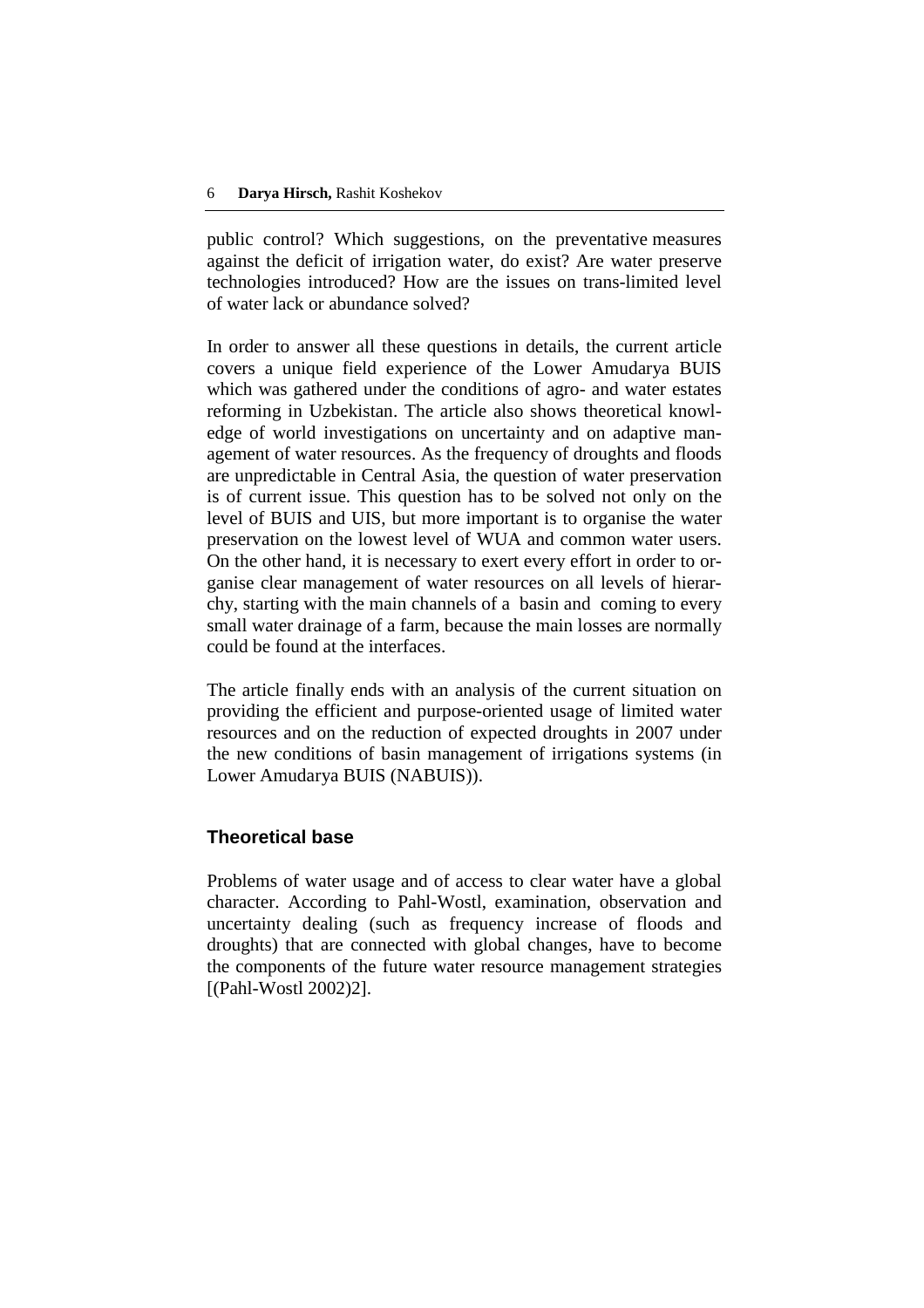Water management under risk of natural phenomena such as floods or droughts requires certain level of adaptation and adaptive capacity. Also an assessment of the vulnerability levels assists in identification of policy option for intervention.

Under adaptation Adger (1999) understands social vulnerability as the exposure of groups or individuals to stress as a result of social and environmental change, where stress refers to unexpected changes and disruptions to livelihoods [(Adger 1999)3]. Reilly and Schimmelpfennig (1999) describe the term vulnerability as a probability weighted mean of damages and benefits and give examples of yield vulnerability, farmer or farm sector vulnerability, regional sector vulnerability, regional economic vulnerability, and hunger vulnerability [(Reilly and Schimmelpfennig 1999)4]. IPCC (2001) defines vulnerability as a function of the character, magnitude and rate of climate variation to which a system is exposed, its sensitivity, and its adaptive capacity [(IPCC 2001)5].

Although the definitions come from the different disciplines, they cover natural as well as human system.

Apart of mitigation measures, society has to prepare for and adapt to the consequences of some inevitable climate change.

Adaptation is an adjustment in natural or human systems in response to actual or expected climatic stimuli or their effects, which moderates harm or exploits beneficial opportunities IPCC (2001). For this article, adaptation "refers to policies, practices and projects which can either moderate damage and/or realise opportunities associated with climate change" [(Agency 2005; EEA 2005)6]. Usually, adaptation measures and activities are taking place in the countries' level, often in the contexts of natural hazard prevention, environment protection, and sustainable resource management. These measures are initiated on an ad-hoc basis. These measures are usually initiated with a sectoral view (e.g. water resource management) and implemented by different sectors and organizations (e.g. local authorities) [(Agency 2005; EEA 2005)6].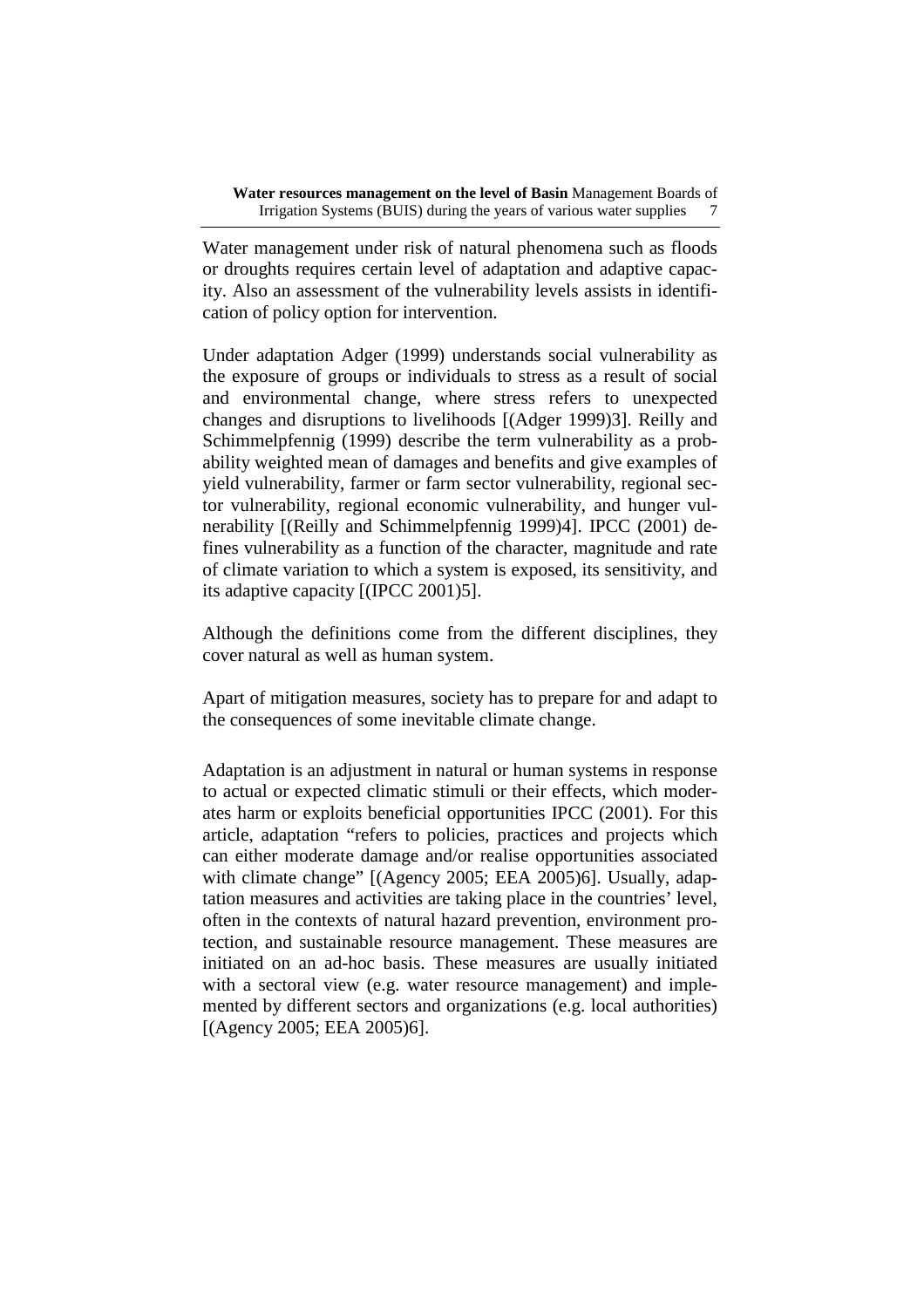Of course, both vulnerability and adaptation depend on particular context and scale. Climate change adaptation progress has a number of challenges starting from climate change models and scenarios through involvement of public and private sector to collaboration between countries to ensure connection of adaptation measures with other policy objectives.

Adaptive capacity can be defined as the potential or capability of a system to adjust, via changes in its characteristics or behaviour, so as to cope better with existing and future stresses [(Pahl-Wostl 2007)7]. More specifically, adaptive capacity refers to "the ability of a socioecological system to cope with novelty without losing options for the future"[(Folke, Carpenter et al. 2002; Folke C 2002)8] and "that reflects learning, flexibility to experiment and adopt novel solutions, and development of generalized responses to broad classes of challenges" [(Walker, Carpenter et al. 2002)9].

This article shows adaptation measures in Uzbekistan based on analysis of governmental documents and interviews with water practitioners and water users. Progressively occurring circumstances of lack of water and droughts in Uzbekistan are forcing to develop adaptive capacity and to react enough in short time on the changes of natural water content years.

# **Discussion and conclusions**

In spite of the forecasts of the specialists of hydro-meteor service, it seems that Uzbekistan is not ready enough towards lack of water which causes immense damage to the economy of the Republic.

The specialists have forecasted that there would be a deficit of water resources in agriculture with the rate of 11-15% despite of rainy April 2007 and reservoirs' refilling. 27th April 2007 the President of Uzbekistan has signed the Decree № ПП-629 for the purpose of the rational and object-oriented supply of the usage of limited water re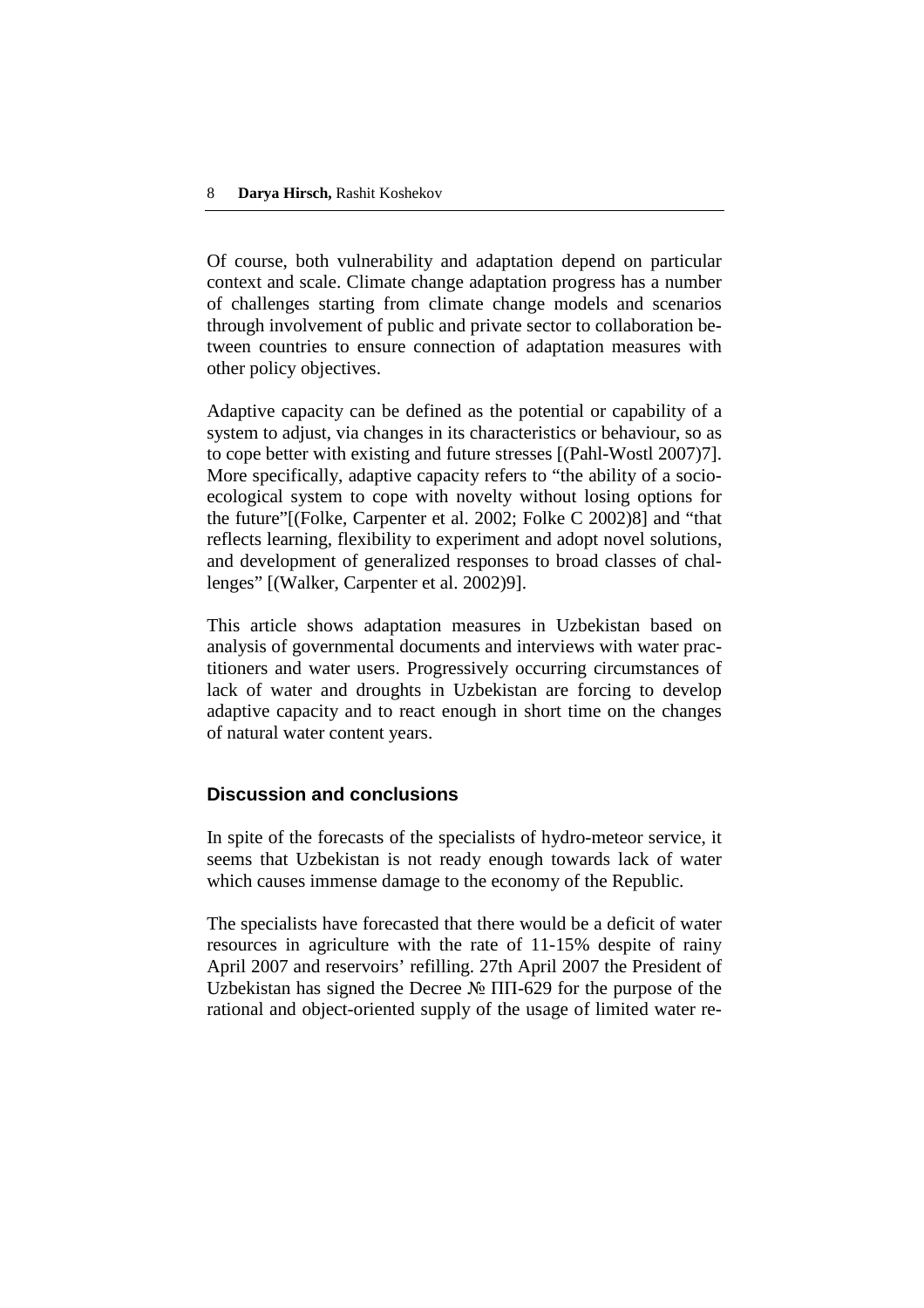sources and for the purpose of a mitigation of expected lack of water [(Government 2007; Uzbekistan 2007)10].

Such directives from the President of the Republic of Uzbekistan give instructions about measures, which were approved by the Government. Adaptation strategies and measures have been given similar importance as mitigation strategies. The presidential regulation sets out the framework and responsibilities for adaptation measures to be developed and implemented e.g. by the relevant sectoral ministries: Ministry of Agriculture and Water Resources and State Energy Company "Uzbekenergo" for adaptation measures in water reservoir management. A vulnerability assessment was prepared presenting the main vulnerable regions and sectors in Uzbekistan. These actions may be used as input to the development of climate change adaptation strategies.

More adaptation strategies are described as follows:

Wherein does the preparation to water lack/abundance consist after the established basin management approach in Uzbekistan and especially BUIS?

- all reservoirs in the Republic are transferred into the irrigational operated mode (concerning Ministry of Economy of the Republic of Uzbekistan, Ministry of Agriculture and Water Resources of Uzbekistan, State Energy Company "Uzbekenergo")
- It is forbidden to sow rise (shali) during the years of expected lack of water. The distribution of rise sowings (shali) and double crops sowings on the other territories is carried out taking into account their supplies of water resources as agreed with Government committee on mitigation of expected lack of water and at the suggestion of the Ministry of Agriculture and Water Resources of Uzbekistan, Council of Ministers of the Republic Karakalpakstan and khokimijats<sup>1</sup> of provinces.
- Government Committee in association with the Council of Ministers of the Republic Karakalpakstan and khokimijats of provinces are developing and setting up in a period of seven days an activity list for every

 $\overline{a}$ 

<sup>&</sup>lt;sup>1</sup> Office of governors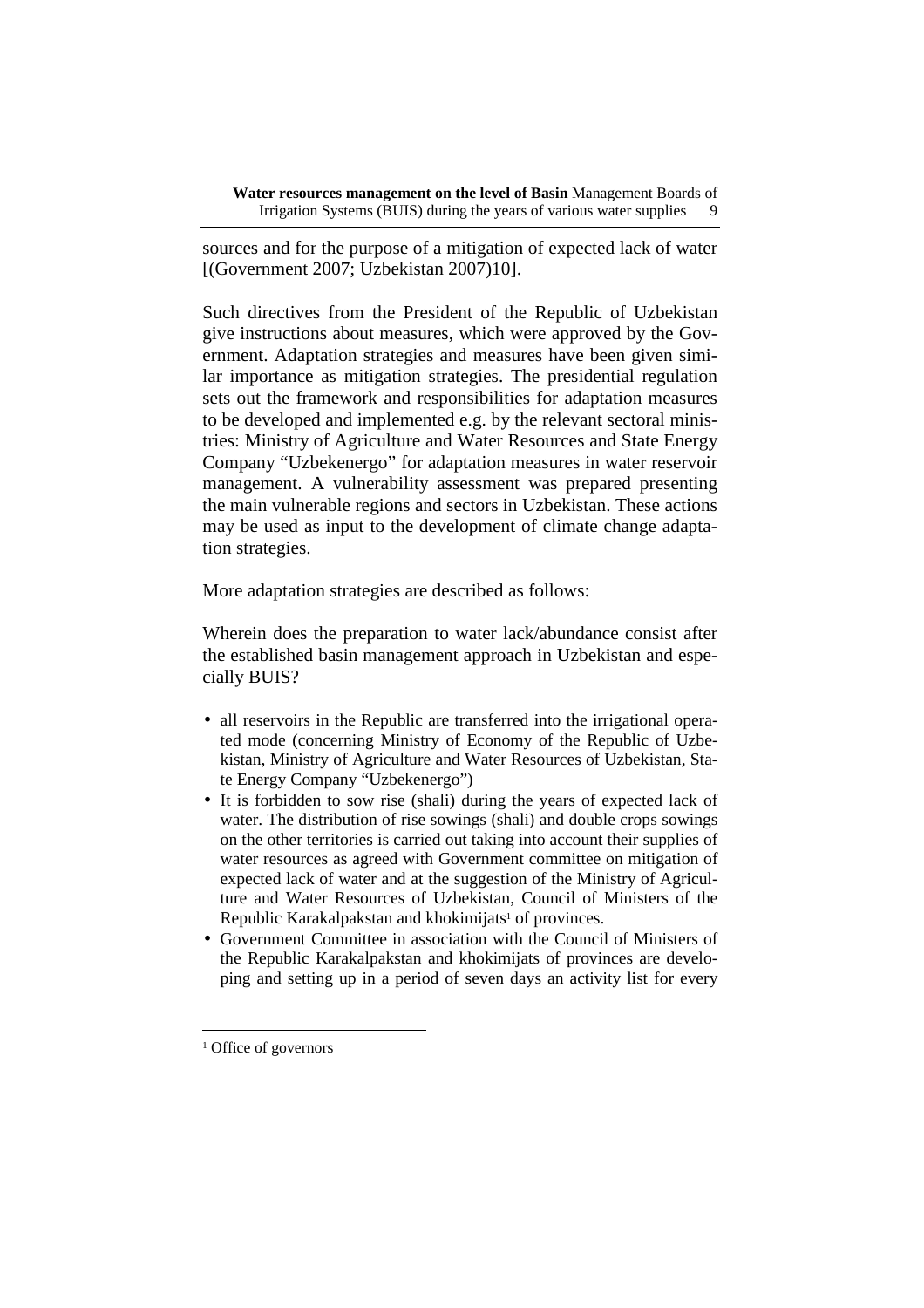object. These activities have to provide implementation of events on mitigation of expected lack of water.

- In the context of the transition from administrative-territorial to basin principle of management the creation of BUISs was a turn for a better. As a concrete example of NABUIS shows: operational efficiency of water management has been improved, bureaucratic barriers and interference of incompetent people on water resource management have been decreased. Executive staffs of NABUIS and its subordinate organisations have been selected on a competitive basis. The rest line personnel have been chosen on a basis of interviews and certifications.
- An immense work on the providing of such equipments as waterregulated facilities and water-meters was conducted. This has enabled to improve management, distribution and record accuracy of water. Finally, farmers have obtained the conditions which are lightening solutions to the question of water supply.

Nevertheless, in spite of such advantages, there are several disadvantages and difficulties concerning the activities of Lower Amudarya BUIS. These are insufficiency in the experience of water resource management by BUIS, insufficiency of legal bases, poor technical equipment, lack of automatics and teleautomatics. Domination of the users of agriculture in the consumption (and in management) of water resources, i.e. absence of IWRM, can be added to the disadvantages.

Wherefrom does the practical experience of the water lack consequences' overcoming consist?

Concerning BUIS a program of events on mitigation of expected lack of water was set up. This program foresees water savings with 20-30% at the expense of internal resources. The events conclude such as additional cleaning of channels, utilization of collectordrainage water for irrigation, additional installation of pumping stations and particularly decreasing of rise areas, reduction of watering repetitions.

A control over the determined limit of water and over the schedule of water cycle is also provided. There is an assignment of responsible persons from water management organisation in order to organ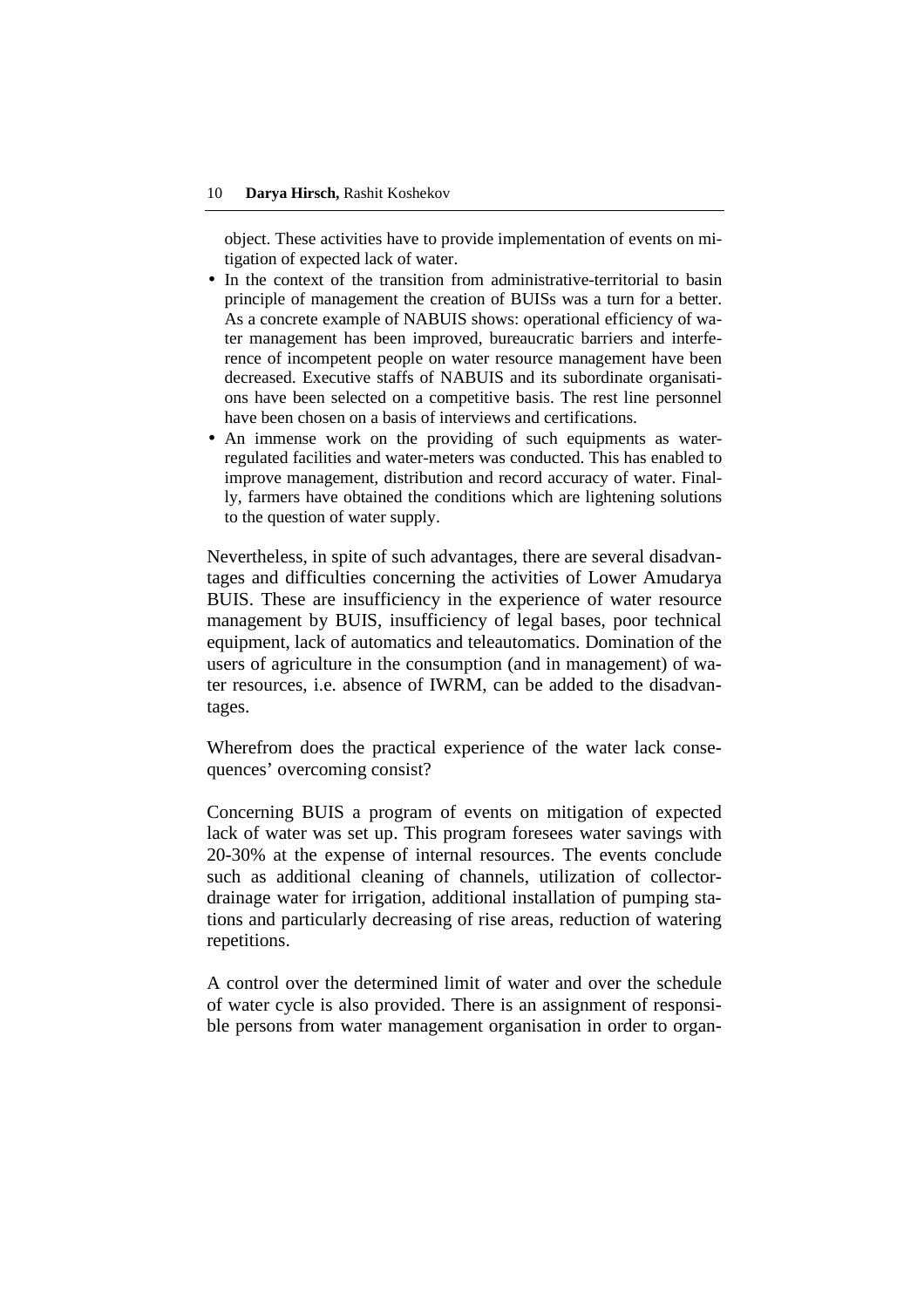ise and to control the realisation of the program in every association (WUA), system (UIS), district and farm.

Irrigators from different farms have been appointed according their family names and prepared beforehand. These people are occupied in cotton and wheat watering. All necessary conditions and material incentives have been established fort hem.

Demonstrational seminars on cotton watering were conducted in every district. Night watering was recommended and applied. Programs about rational water use were created and showed in cooperation with the local television (TV). Information about water supply was regularly and extensively reported in the local periodicals and newspapers, the articles about water supply were published.

What is the role of public control?

Implementation of the system of public control over the distribution and usage of irrigation water, efficient water use from deferent collectors, additional material and moral incentives not only for irrigators but also for the other participants of the main stage of vegetative work of cotton growing are the immense benefits. Mass media is focused on the propaganda and agitation of the rational usage of irrigation water.

Which suggestions, on the preventative measures against the deficit of irrigation water, do exist?

Majority of the proposals, which were referred toward preventive measure against the deficit of irrigation water, have been taken into account and even have been implemented. This could be seen not only on the fields of most farms but also on the fields with irrigated systems. At a farm scale, special attention has to be paid on labour conditions and leisure facilities. Irrigator is a very important figure under conditions of water deficit. To a large extent, cotton yield depends on a willingness of irrigator to work effectively. Therefore it is necessary to be ready toward the beginning of watering on cotton areas well in advance.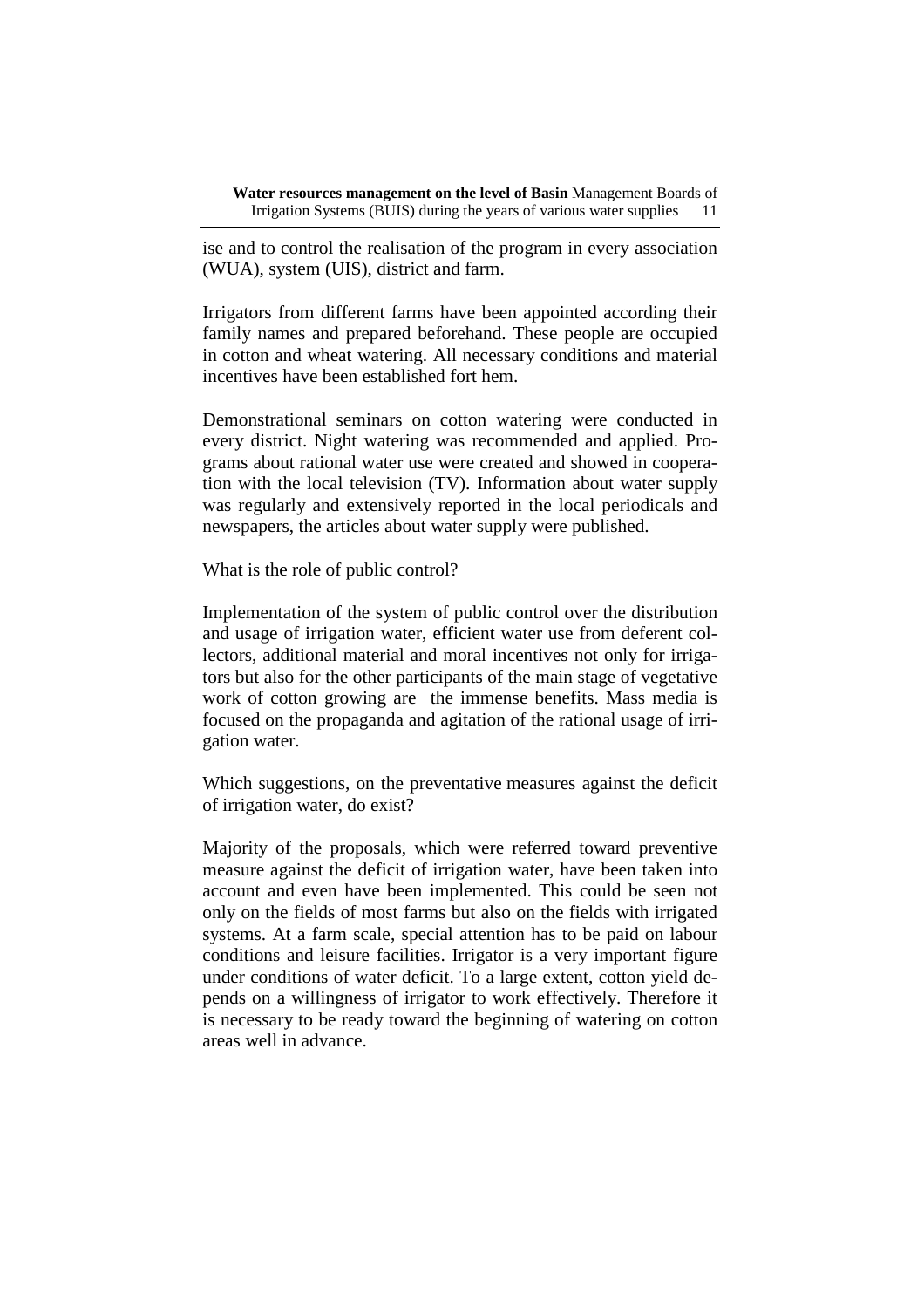Moreover, it is essential to pay heightened attention to important components of intensive technology such as cultivation and chiselling. That would allow to decrease evaporation of moisture from the soils and to save water due to restrictions of cotton watering during the season (three instead of four).

Established mutually beneficial relations between farms and water usage associations are very important. By this it is meant that all farms, which had entered into the contract of water use, are using rationally set up limits of irrigational water.

Are water preserve technologies introduced?

Expecting lack of water, a great attention was paid to cleaning of collector-drainage network, of main irrigated channels and of irrigating ditches, to the repair of constructions on irrigated networks. Slicing of additional irrigating ditches with the length till 40-50 meters and an increasing of the frequency of cultivation and chiselling have an immense effect.

How are the issues on transboundary level of water lack or abundance solved?

One of the causes of spring disasters on the rivers of central Asia is a poor excessive regimentation of river outflow. Due to the lack of water reservoirs with corresponding capacity, Uzbekistan and its neighbour lands are not able to hold superfluous winter outflow and afterwards its rational usage during the summer.

It is essential to accept urgently a special program on the creation of strategic stocks of water. Therefore, Central Asia has all conditions: superfluous winter outflow of trans-limited rivers, which middle-Asian lands still cannot cope with, natural underground capacities and finally scientific-technical potential, which is concentrated (or rather dispersed one) in leading science and learning centres of the countries. Watermen, geologists, hydro-geologists and ecologists not only can but also have to unite their efforts on the solution of this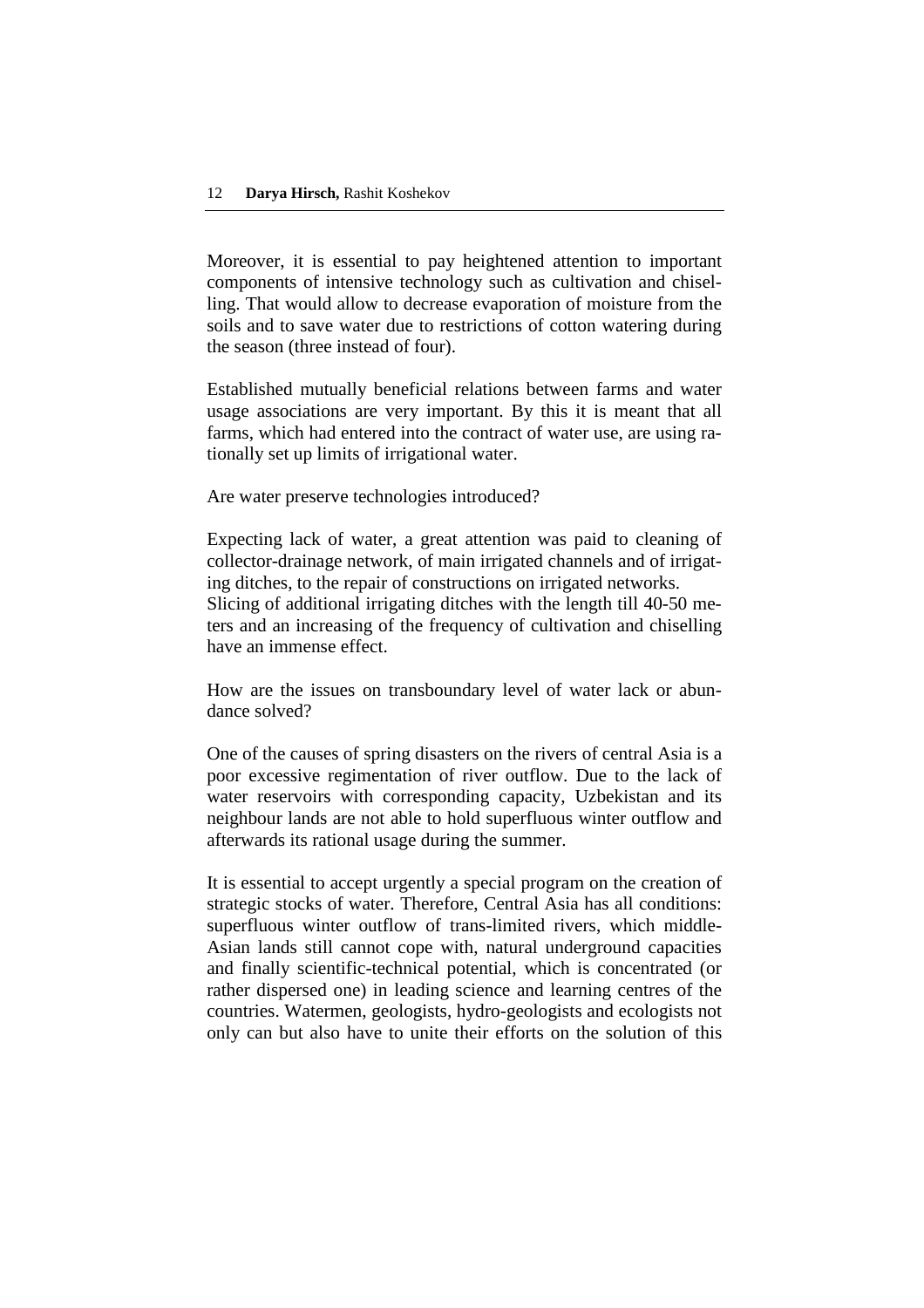**Water resources management on the level of Basin** Management Boards of Irrigation Systems (BUIS) during the years of various water supplies 13

extremely important problem for the life necessities of the future generations.

The paper summaries adaptive measures in the Republic of Uzbekistan and is based on an example from a Sub-basin of Amudarya river. With respect to severe draught in 2000-2001 occurred in Uzbekistan, which more or less sapped and shocked unprepared population of Uzbekistan, the above-mentioned policies, practices and projects that can moderate damage from climate change are realistic measures and do not remain on the paper only. Some of the measures are still the suggestions such as, for example, implementation of a special program on creation of strategic stocks of water.

#### **References**

- Adger, W. (1999). "Social vulnerability to climate change and extremes in Vietnam." World Development **27**: 247-269.
- EEA (2005). Vulnerability and adaptation to climate change in Europe. Copenhagen, Denmark, European Environment Agency**:** 1-84.
- Folke, C., S. Carpenter, et al. (2002). " Resilience and sustainable development: Building adaptive capacity in a world of transformations." Ambio **31**: 437- 440.
- Folke C, C. S., Elmqvist T, Gunderson L, Holling CS, Walker B (2002). " Resilience and sustainable development: Building adaptive capacity in a world of transformations." Ambio **31**: 437-440.
- Government, U. (2007). Presidential degree "About rational and target water use of limited water resources and lightening of expected water deficit in 2007", President of the Republic of Uzbekistan. **PP-629:** 1-2.
- IPCC (2001). Climate Change 2001: The Scientific Basis. Contribution of Working Group I to the Third Assessment Report of the Intergovernmental Panel on Climate Change. Cambridge University Press, IPCC**:** 1-881.
- MAWR (2007). Report during the monthly meeting, Ministry of Agriculture and Water Resources**:** 1-2.
- Pahl-Wostl, C. (2002). "Towards sustainability in the water sector The importance of human actors and processes of social learning." Aquatic Sciences **64**: 394-411.
- Pahl-Wostl, C. (2007). "Transitions towards adaptive management of water facing climate and global change." Water Resource Management **21**: 49-62.
- Reilly, J. and D. Schimmelpfennig (1999). "Agricultural impact assessment, vulnerability, and the scope for adaptation." Climatic Change **43**: 745-788.